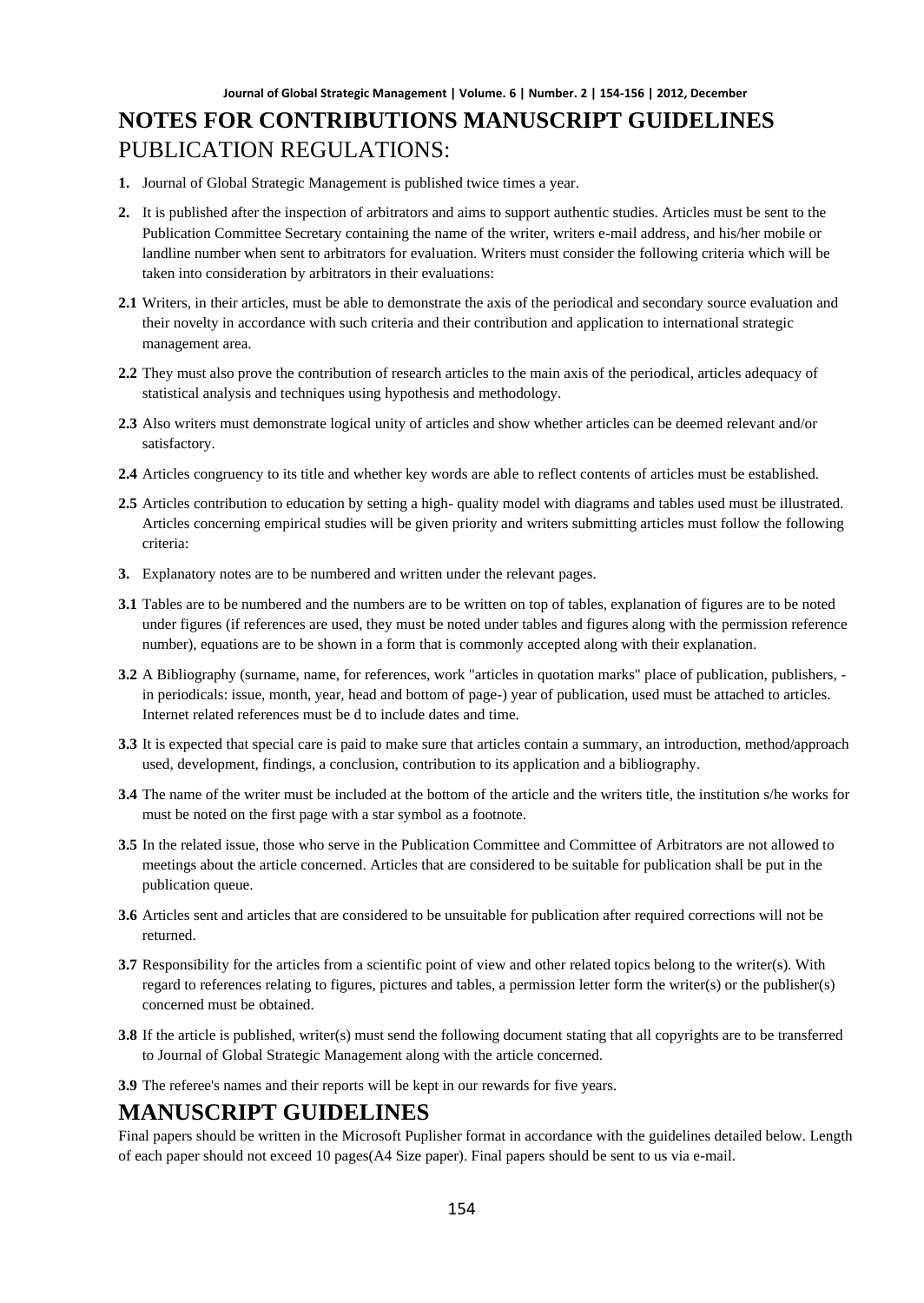#### **Journal of Global Strategic Management | Volume. 6 | Number. 2 | 154-156 | 2012, December**

### **Base Font**

The paper should be typed Times New Roman with Point Size 10 and Single-spaced. A space should be between each paragraph.

# **Margins**

Set your margins as follows: Left Margin:3 cm Right Margin:3 cm Top Margin:3 cm Bottom Margin:2,50 cm

# **Title**

The title should be in all capital letters, boldface, "SIZE 20" and centered at the top of the first page. The author(s) and affiliations(s) should be centered, bold face, "SIZE 16" and single-spaced, beginning on the second line below the title. Do not use titles such as Dr. or Assistant Professor. etc.

## **Abstract**

On the second line following the author(s) and affiliation(s), the word abstract should be centered and typed in all capital letters boldface with the "SIZE 16". The text of the abstract should be italicized and not more than 500 words and 3-5 keywords must be included.

## **ABSTRACT**

The main object of this paper $\hat{a} \in \mathcal{C}_1$ 

### **Body**

The body of the paper following the abstract should be single-space, and both left and right justified. Microsoft Word calls this "Justify".

First-level headings should be centered, boldface and in all capital letters with the "SIZE14" (Following the abstract, include a first level heading before the first paragraph of the body of the paper to clearly separate the two).

### **INTRODUCTION**

Second -level headings should be flush with the left margin, bold face, "SIZE 16" and in upper and lower case letters (NOT all caps).

# **Strategic Decision Making**

# **Exhibits And Appendices**

Exhibits may be included with each one appearing on a separate page. Exhibits should be typed as close as possible to the location they are cited. Headings should be centered, boldface, and capitalized above the exhibit. The size of the heading for each exhibit should be "SIZE 12".

# **EXIHIBIT 1**

Appendices should immediately follow the body of the paper and precede the references. The word appendix should be centered above the appendix, in "SIZE 16", bold and caps.

### **APPENDIX References**

Calling references in the text should be handled with the use of last name, year of publication and page number. Ansoff (1965; 56) indicate that  $\hat{\mathbf{a}} \in \mathbb{R}^n$ 

The bibliography should include those reference cited in the text of the paper and should be titled REFERENCE, which must be all in capital letters, boldface and "SIZE 16". References should be listed on a separate page at the end of the paper. A line must be skipped between references.

# **REFERENCES**

Bourgeois, L.J. and Eisenhardt, Kathleen M.(1988), Strategic Decision Process in High Velocity Environment: Four Cases in the Microcomputer Industry, Management Science, 34, pp.816-835.

Kirkwood, Craig W., (1997), Strategic Decision Making, Multi-objective Decision Analysis with Spreadsheets, Wadsworth Puplishing Company, California, USA.

Footnotes will NOT be used for references.